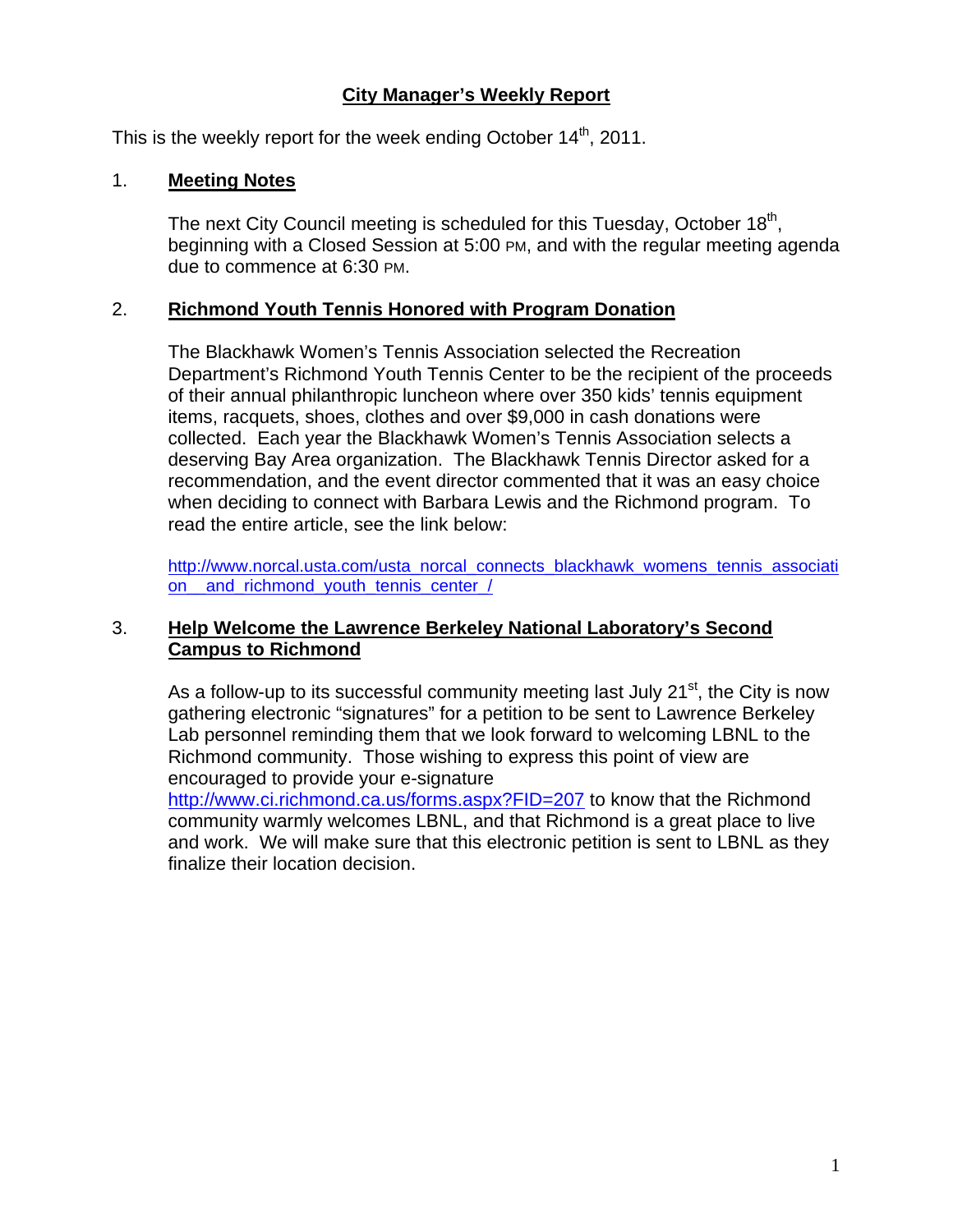

## 4. **Energy Upgrade California and Richmond Recovery Solar Rebate Community Meeting**

The Environmental Initiatives Division hosted a community workshop this past Wednesday, October  $12<sup>th</sup>$ , to inform residents about rebates available for energy upgrades and solar installation through the Energy Upgrade California and Richmond Recovery Solar Rebate (R3). Richmond residents were given information on how to access rebates, grants and low interest loans to make home improvements and energy upgrades more affordable. After the presentations, residents were given the opportunity to meet with qualified contractors and sign up for rebate programs. The City expanded the R3 program to now include energy efficiency upgrades. A list of rebates currently available to residents is listed below. Residents are encouraged to apply for PG&E, County and Richmond rebate programs and leverage all stimulus funds available.

# Energy Upgrade California

Up to \$4,000 from PG&E (www.energyupgradeca.org)

Up to \$5,000 from Contra Costa County (www.energyupgradecc.org)

Up to \$5,000 from the City of Richmond R3 Program to complete the home upgrade and up to \$250 for a home assessment (www.richmondenvironment.org)

Three percent (3%) financing is also available through the California Homebuyer's Fund. (http://www.chfloan.org/Programs/Energy/energy\_program.html)

#### Solar Rebates

R3 rebates for solar range from \$3,000 to \$7,000 from the City of Richmond (www.richmondenvironment.org)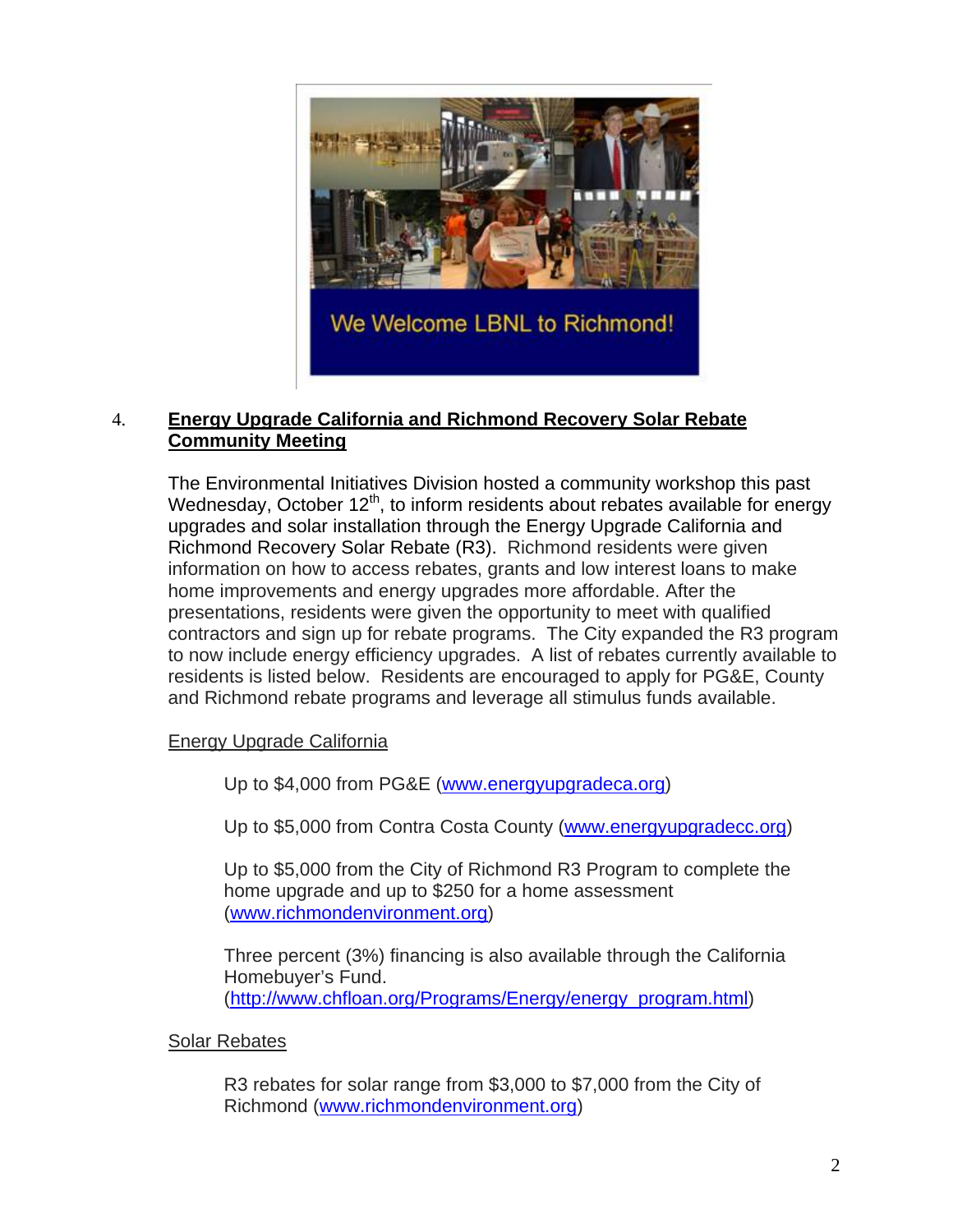The first step in participating in the Energy Upgrade California or Solar programs is to call a contractor. Qualified contractors can be found on www.energyupgradeca.org. Visit www.energyupgradeca.org/overview for more information on Energy Upgrade California. More information about these programs can be obtained by contacting the Richmond Environmental Initiatives Division of the City Manager's office at 620-5502.





# 5. **Climate Action Plan Community Meeting**

The Environmental Initiatives Division of the City Manager's office is hosting a Climate Action Plan Community Meeting on Monday, October  $24<sup>th</sup>$  from 6:00 PM -7:30 PM in the Richmond Auditorium. Meeting attendees can learn about climate change basics and the City of Richmond's climate efforts to date, and can provide input on development of the City's climate action plan. That input will help create the framework for the climate action plan and create the criteria that will be used to select a consultant to assist the City in development of the plan. Featured speakers at the Climate Action Plan meeting include the Mayor, City Manager and Environmental Initiatives staff, and the Bay Area Air Quality Management District (BAAQMD). Refreshments will be provided at 5:30 PM. Those interested in attending the meeting are asked to RSVP at (510) 621-1554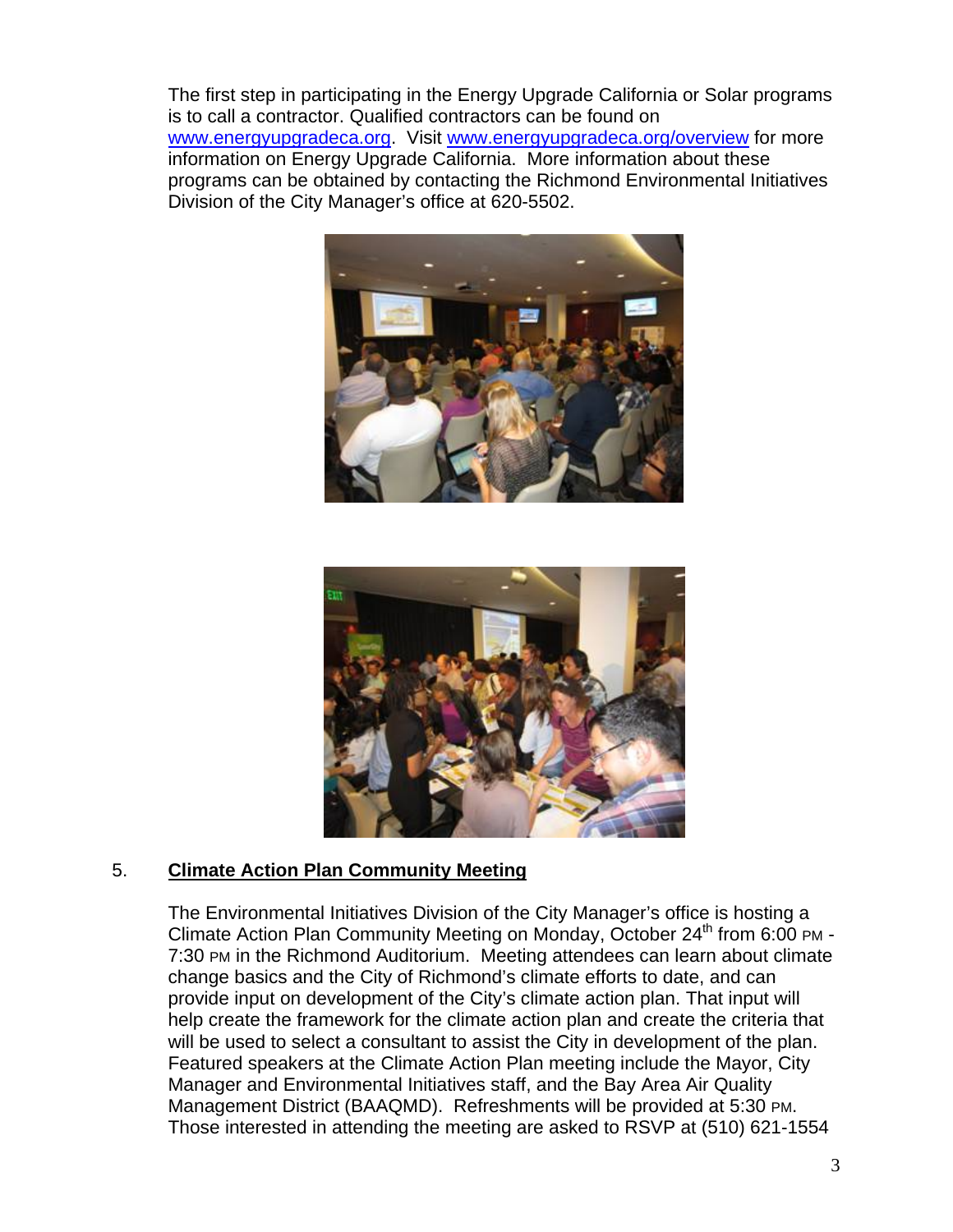or www.richmondenvironment.org so that we may plan accordingly for the number of attendees.



#### 6. **Federal Interagency Working Group on Environmental Justice: "Plan for a Sustainable and Livable Richmond for All" Action Plan**

The City of Richmond has partnered with the Environmental Protection Agency (EPA) and a number of organizations and agencies to host the Federal Interagency Working Group (IWG) on Environmental Justice (EJ): "Plan for a Sustainable and Livable Richmond for All" on Thursday, November 3<sup>rd</sup> from 8:00 AM - 5:30 PM in the Richmond Auditorium. This convening will focus on jobs to secure strong, healthy, and sustainable, equitable communities. Session topics include a healthy and revitalized Richmond, approaches to job creation, transportation justice, achieving equitable communities, access to fresh food, and green jobs. Event hosts include Building Blocks for Kids Collaborative, Community Housing Development Corporation, Contra Costa County Health Services, Federal Reserve, Richmond Community Foundation, Rubicon Programs, Urban Habitat, and West County Toxics Coalition, in collaboration with Congressman Miller. Those interested in attending the meeting are asked to RSVP at http://richmondfederaliwg.eventbrite.com or by calling Richmond Environmental Initiatives at (510) 621-1554 so that we may plan accordingly for the number of attendees.

The EJ IWG is comprised of 15 federal agencies with the goal of guiding, supporting, and enhancing federal environmental justice and community-based activities. This will be the first EJ IWG convening in EPA Region 9. Interested persons may get more information about the EPA's EJ IWG at: http://www.epa.gov/environmentaljustice/interagency/index.html.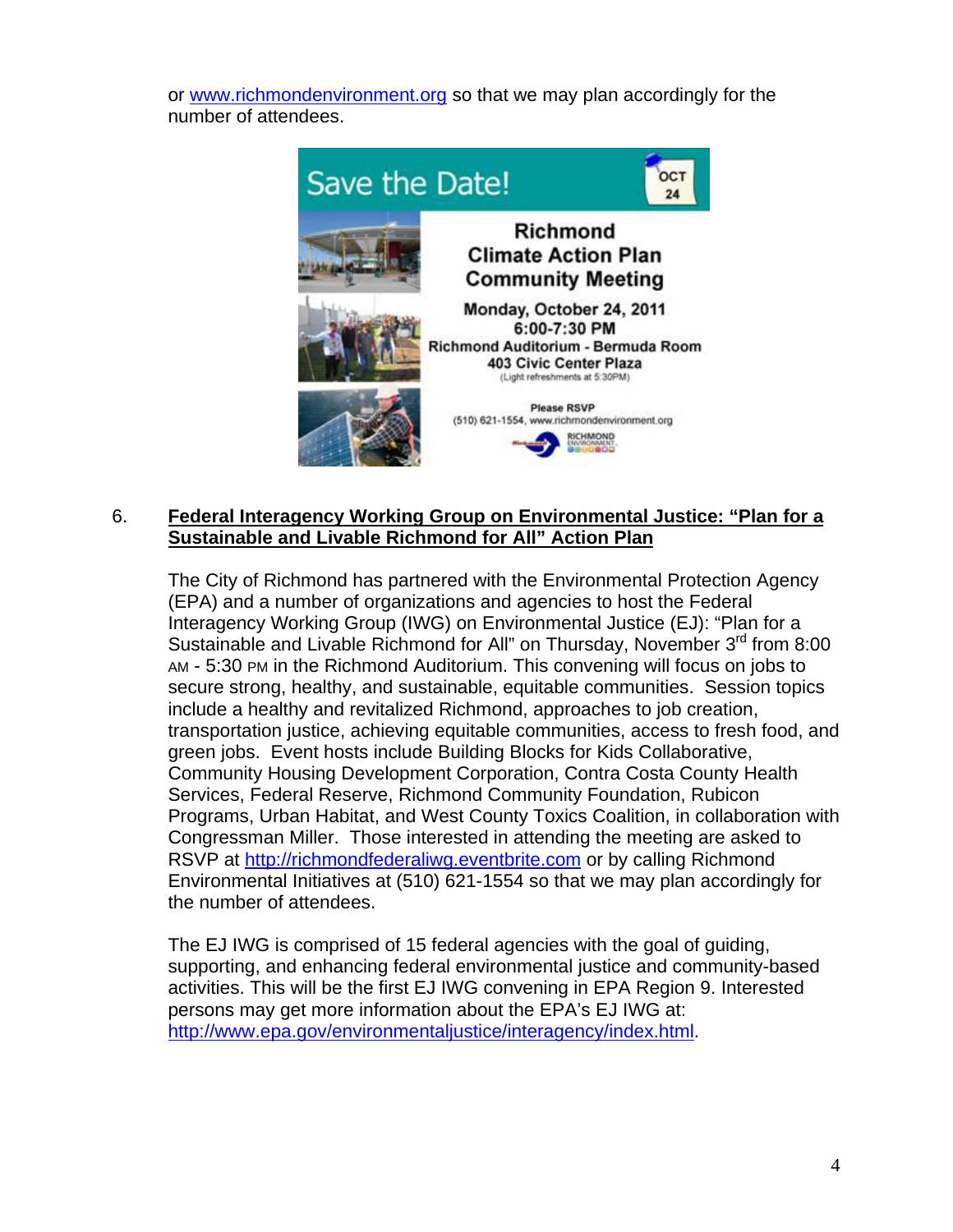

# 7. **Annual Sewer Pipeline Repair and Rehabilitation Projects**

The City and Veolia continue work on the 2011-12 annual sewer pipeline repair and rehabilitation projects. Last week, Ghilotti Bros. Inc. finished installing a new 8" mainline on Ohio Avenue from South 33<sup>rd</sup> to 42<sup>nd</sup> Streets. Ghilotti Bros. continued work on Rheem Avenue, installing an 8" mainline from 23<sup>rd</sup> Street, moving east toward 26<sup>th</sup> Street. For the lining project, they continued repair work at Mathieu Court and Ripley Avenue; Hawthorne Avenue and 7<sup>th</sup> Street; 11<sup>th</sup> Street and Roosevelt Avenue; Martina Street and Western Drive; and Bissell Avenue and 12<sup>th</sup> Street.

This week, Ghilotti Bros. will continue to install an 8" mainline on Florida Avenue, then will move to Center Avenue and install a mainline between west of 35<sup>th</sup> Street to just east of 39<sup>th</sup> Street. They will continue to install an 8" mainline on Rheem Avenue to 29<sup>th</sup> Street. Repairs should be completed at Mathieu Court and Ripley Avenue; Hawthorne Avenue and  $7<sup>th</sup>$  Street; 11<sup>th</sup> Street and Roosevelt Avenue; Martina Street and Western Drive; and Bissell Avenue and  $12<sup>th</sup>$  Street this week. They will also be wrapping up at Harbour Way and Nevin Avenue. Looking ahead to next week, Ghilotti Bros. will wrap up installing an 8" mainline on Center Avenue and will then move to 35<sup>th</sup> Street. They will continue to install an 8" mainline on Rheem Avenue to 29<sup>th</sup> Street.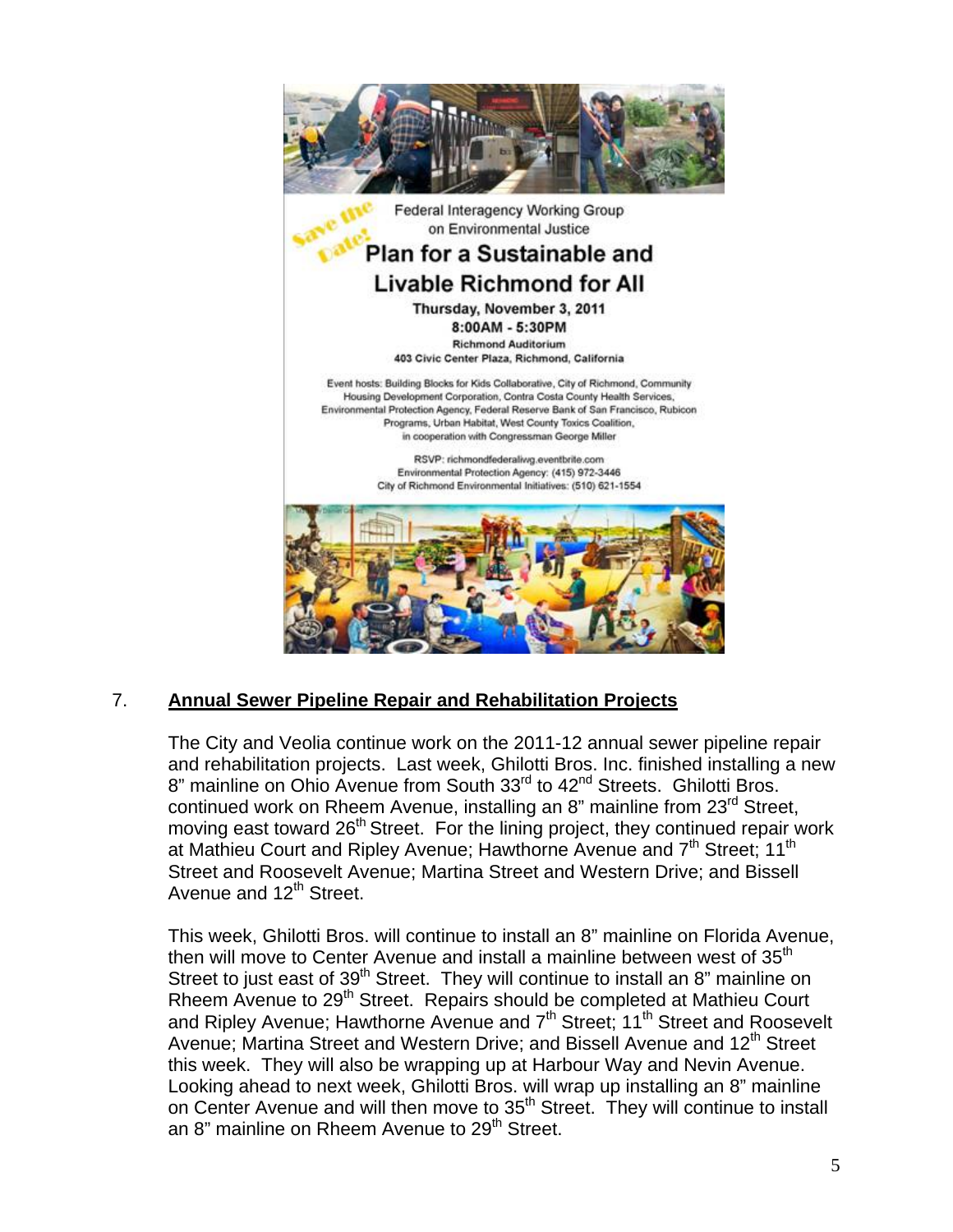This work is being administered by Veolia, and the City has been actively involved in the project to facilitate public outreach efforts and to ensure that the Engineering Services Department's standards are being met. The City is also using Twitter to notify interested residents of upcoming work locations, as well as placing information on the City's website.

#### 8. **Public Works Updates**

Parks and Landscaping Division: This week, crews completed weed abatement on the southerly portion of the Richmond Parkway and medians on Rydin Road. Crews pruned shrubs at Lamoine and Rain Cloud parks and at the May Valley Community Center. Next week, crews will be mulching vegetation from the medians on Rydin Road and tree wells at Nicholl Park, continue renovation of the North Richmond Ball Field, and start the landscaping replacement project on Robert H. Miller and Blume Drives.

Crews will also be trimming trees along the 12000 San Pablo Avenue and 4900 Clinton Avenue blocks.

Facilities Maintenance Division: Electricians completed repairs on the Marina District Trail of all trail light bollards, stair wall scones and acorn light poles; seven light poles at Edwards Park; and the power outage in the Parkview Neighborhood, in partnership with PG&E. Additionally, they provided support for the repairs of the Point Molate high voltage transformers that provide power to the Point Molate wastewater treatment plant.

Carpenters and stationary engineers replaced kitchen counters, a sink, faucet, and garbage disposal at the Disabled People's Recreation Center. The utility section scrubbed and waxed the Pt. Richmond Community Center.

Streets Division: This week, paving crews completed grinding on Nevin Avenue from 46<sup>th</sup> Street to Carlson Boulevard. Next week, crews will be resurfacing the same location. The following week, crews will grind and resurface Coach Drive from the beginning to the end of the street. The street sweeper schedule for next week will be for the North Richmond, Iron Triangle and North Belding Woods neighborhoods.

Equipment Services Division: All street sweepers are in service. A safety attenuator (a device for decreasing the amplitude of an electric signal) was purchased and is being installed on the back of a city truck to improve city-worker safety while performing their duties. Eleven Richmond Police Department cars were replaced due to normal wear and tear.

# 9. **R3 Free Solar Installation Workshop**

On October 19th, the City of Richmond will be hosting a free workshop where income-qualifying homeowners can sign-up for a free solar installation and save on energy costs through a grant provided by the Department of Energy and the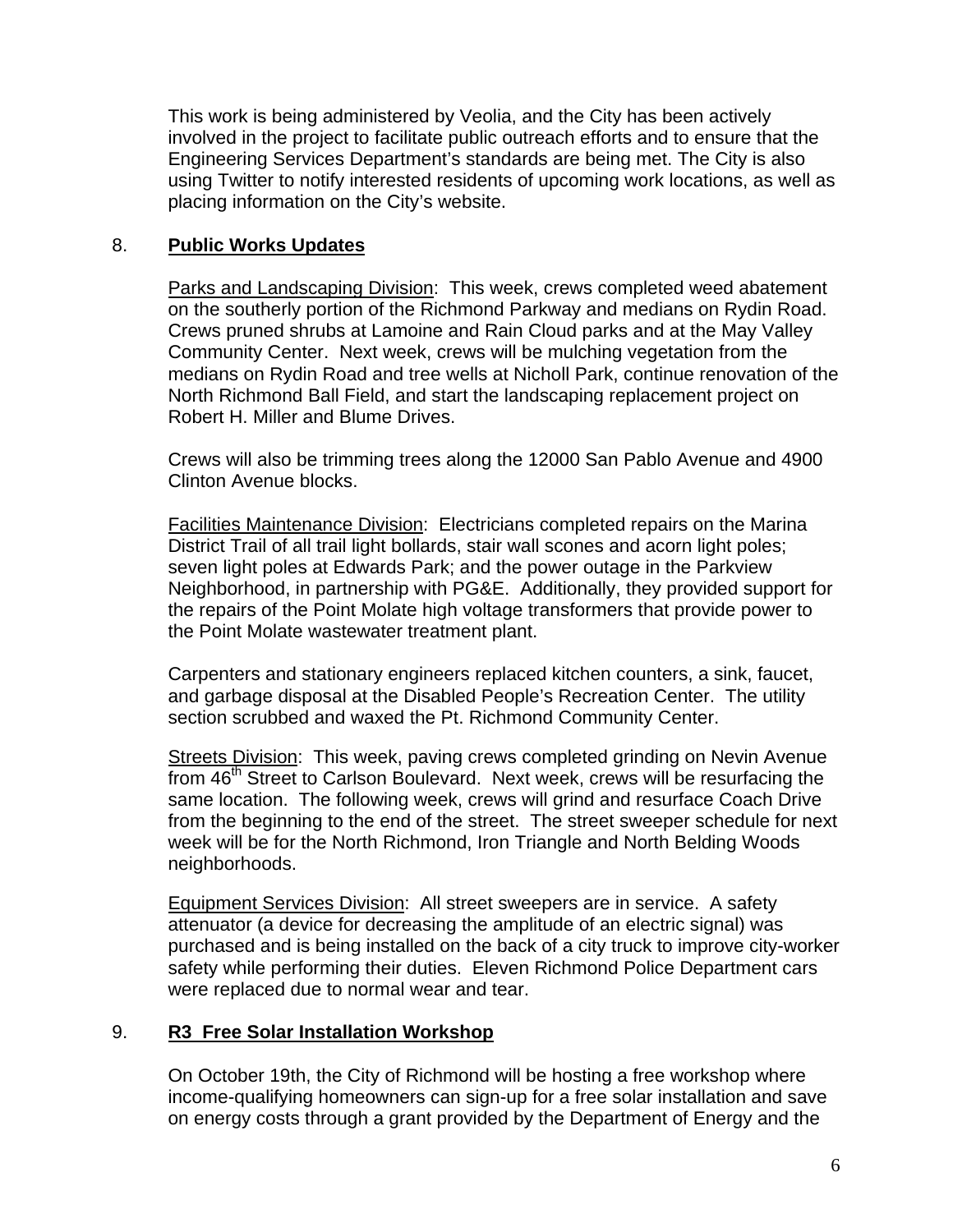State of California. Qualifying criteria for this program are described in the copy of the flyer below.

The meeting will be held on Wednesday, October 19<sup>th</sup>, from 7:00 PM to 8:30 PM in the Multipurpose Room in the basement of 440 Civic Center Plaza. Refreshments will be served at 6:30 PM. Those interested in attending the meeting are asked to RSVP at (510) 620-5502 or at www.freesolar.eventbrite.com, so that we may plan accordingly for the number of attendees. You may also contact the Richmond Environmental Initiatives Division of the City Manager's Office at 620-5502, or by visiting www.richmondenvironment.org.

# **Free Solar Installation & R<sup>3</sup> Rebate Sign-Up Night**



The City of Richmond & GRID Alternatives are offering income qualifying Richmond homeowners FREE solar installations.

Come learn how YOU can reduce your energy costs with FREE solar!

Wednesday, October 19th, 2011 7-8:30 PM, Refreshments at 6:30 PM Multipurpose Room, 440 Civic Center Plaza Richmond, CA 94804

Please RSVP to www.freesolar.eventbrite.com or call  $(510) 620 - 5502.$ 

#### How Do I Qualify for FREE Solar?

1. The home must be owner occupied.

2. Annual household income must be below the following amount:

| in Househ old Household Income |
|--------------------------------|
| \$45,500                       |
| <b>WEIGHT CONTROL</b>          |

| \$58,500 |
|----------|
| \$64,950 |
| \$71,050 |

\$75,350

ğ 3. The home must be located in a Richmond "Enterprise Zone."

 $\Delta$ 

×

ś

#### What Do I Bring to the Event?

Flease Bring Copies of:

- 1. Latest tax return (first two pages).
- 2. One PG&E bill (all pages).

3. Homeowner's insurance declaration page, or copy of deed,

For more information and program details, please visit www.richmonderivironment.org or call (510) 620-5502.